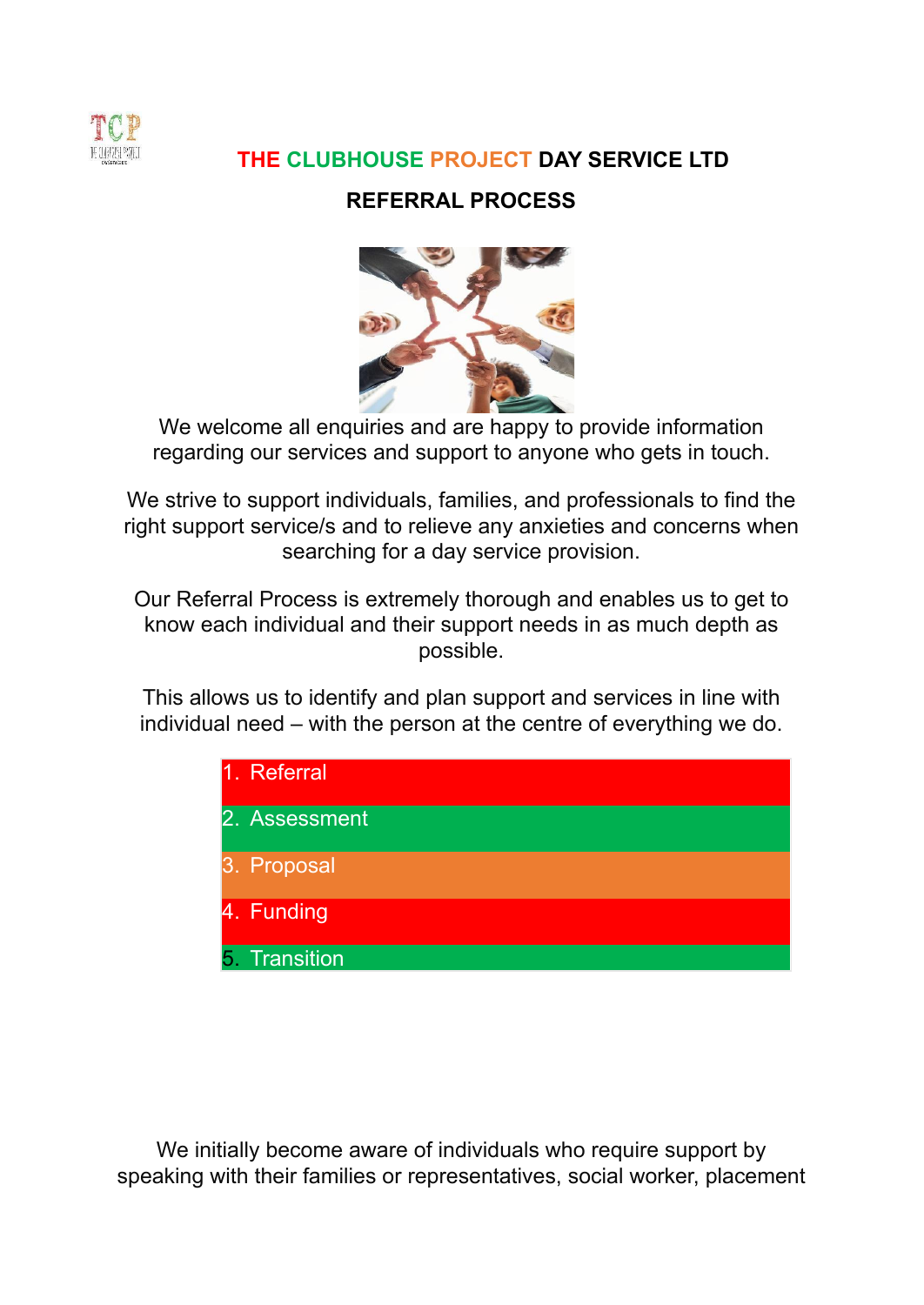finder or local commissioning body. Through this initial interaction, we are able to gather as much information as possible about the individual's interests, skills, support needs and preferences.

In the next stage of our Referral Process, we begin to assess individual support needs and compatibility with our service and support. By reviewing an individual's information and documentation further, we are able to explore all options, assess suitability and specifically match individual support needs, personal aspirations and preferences.

Options are then fed back and if suitability is agreed by all involved, we will arrange and complete a face to face assessment, either at home, school or college.

We also offer individuals requiring support and/or their families or support networks, the opportunity to visit and arrange a trial day so they can experience the timetable and a typical day at the project.

## **The principles of service delivery are for individuals to:**

- Receive person centred support
- Be listened to and involved in making choices about their support.
	- Have information about their support in a way that they can understand.
		- Have their rights protected.

### **The service objectives are to:**

• Offer assessment and support in accordance with best practise and to deliver this in a safe and secure environment.

• Care plan collaboration with the client and family and provide clear documentation of this.